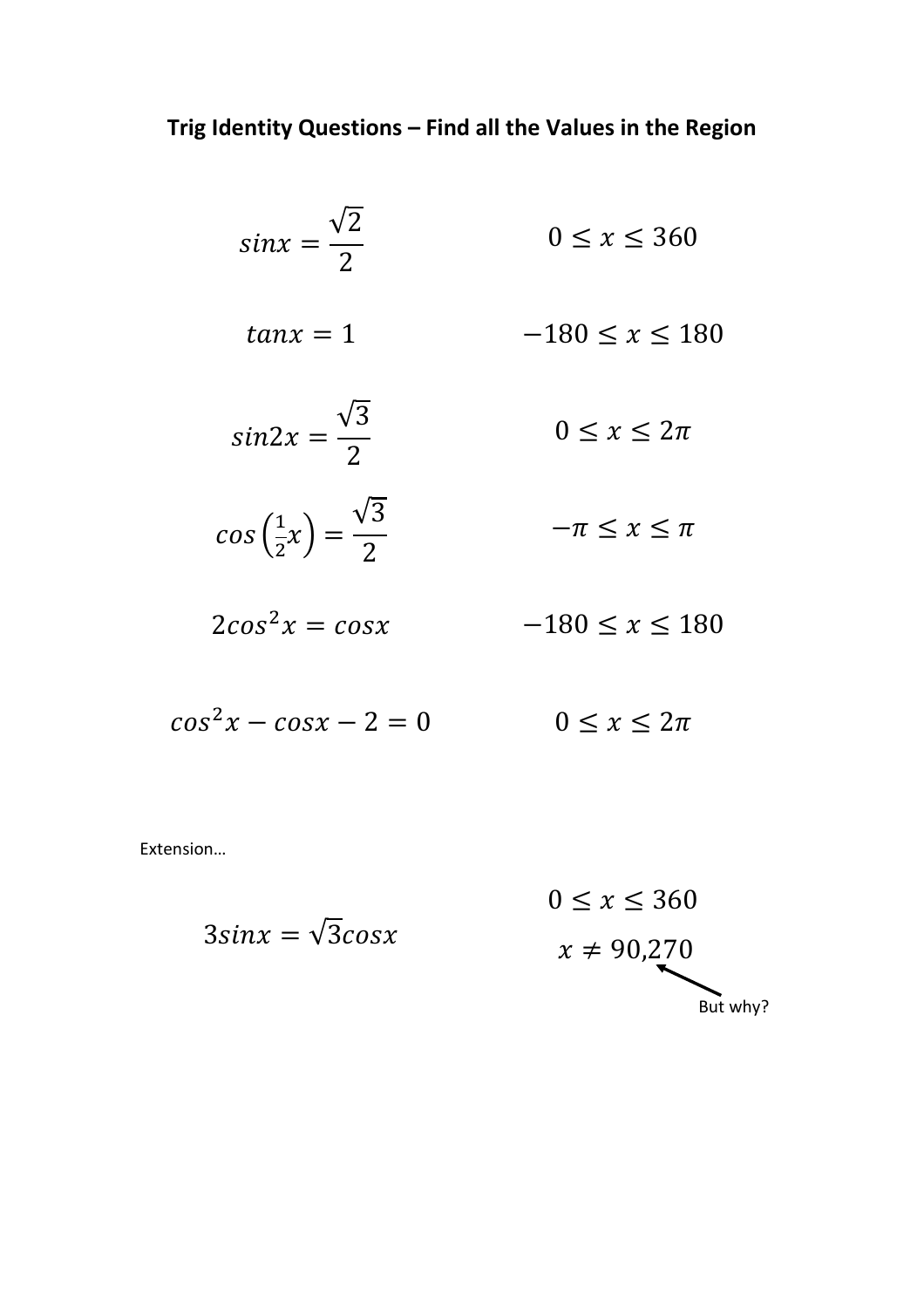## **Trig Identity Questions – Answers**

 $sin x = \frac{\sqrt{2}}{2}$  $\frac{x}{2}$ ,  $0 \le x \le 360$   $x = 45,135$  $tan x = 1, -180 \le x \le 180$   $x = 45, -135$  $sin 2x = \frac{\sqrt{3}}{2}$  $\frac{12}{2}$ ,  $0 \le x \le 2\pi$  2x =  $\pi$  $\frac{\pi}{3}, \frac{2\pi}{3}$  $\frac{2\pi}{3}, \frac{7\pi}{3}$  $\frac{7\pi}{3}, \frac{8\pi}{3}$ 3  $\Rightarrow$  x =  $\frac{\pi}{6}$  $\frac{\pi}{6}$ ,  $\frac{\pi}{3}$  $\frac{\pi}{3}, \frac{7\pi}{6}$  $\frac{7\pi}{6}, \frac{4\pi}{3}$ 3  $cos(\frac{1}{2})$  $(\frac{1}{2}x) = \frac{\sqrt{3}}{2}$  $\frac{\pi}{2}, -\pi \leq x \leq \pi$  $\mathcal{X}$  $\frac{x}{2} = \frac{\pi}{6}$  $\frac{\pi}{6}$ ,  $-\frac{\pi}{6}$ 6  $\Rightarrow x = \pm \frac{\pi}{3}$ 3  $2cos^2 x = cosx, -180 \le x \le 180$   $x = \pm 60, \pm 90$  $cos^2 x - cos x - 2 = 0, 0 \le x \le 2\pi$   $x = \pi$ 

Extension…

$$
3\sin x = \sqrt{3}\cos x, 0 \le x \le 360 \qquad x = 30,210
$$